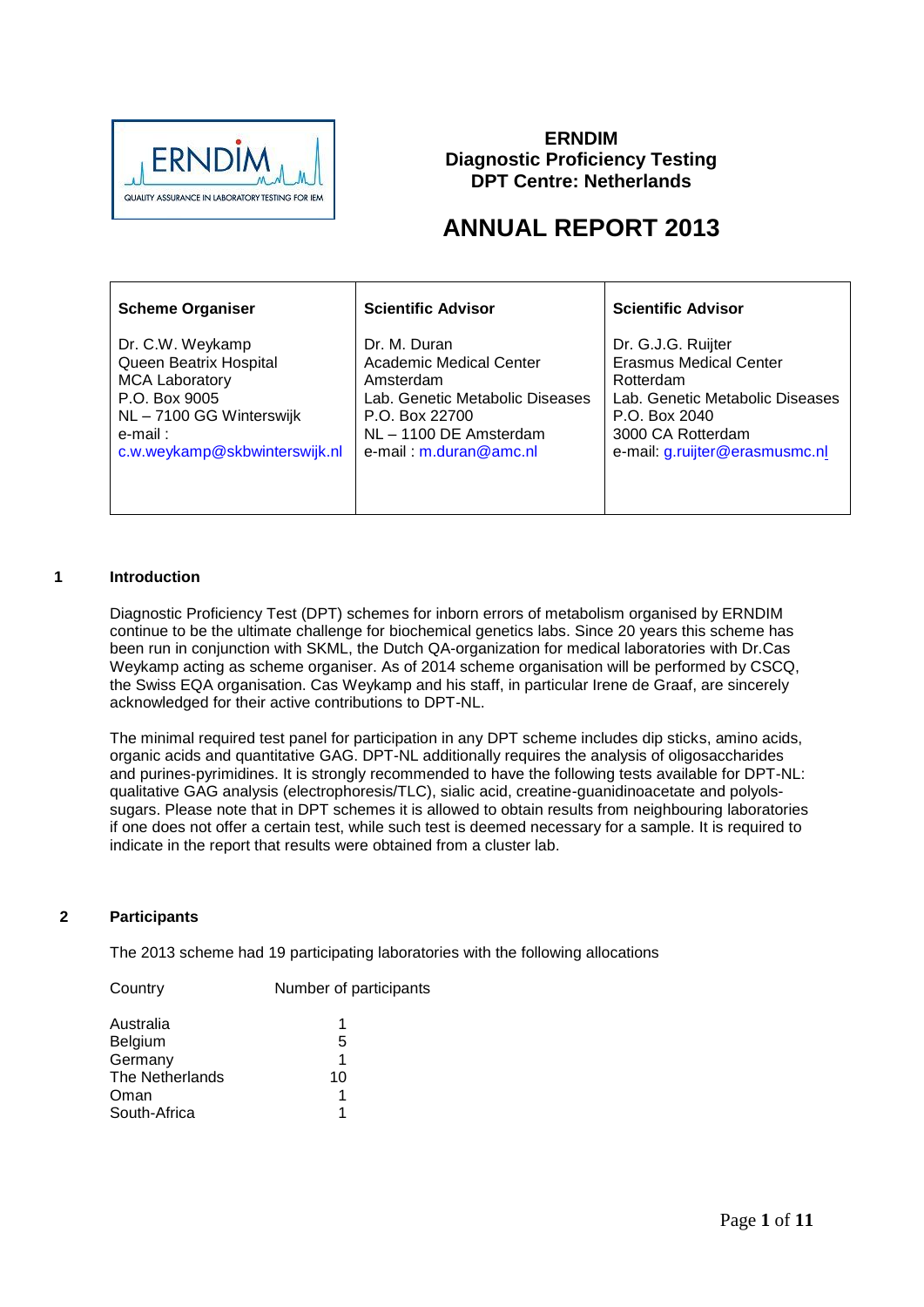### **3 Logistics of the scheme**

The samples used in the DPT scheme are authentic human urine samples and were selected by the Scientific Advisors of the scheme. Table 1 provides the sources of the samples. Pre-treatment (thiomerosal addition and heat-treatment) and dispatch of the samples was done by the Scheme organiser. Two surveys were performed; 2013-1 (samples A, B, C) in February and 2013-2 (samples D, E, G) in June/July. Before dispatch samples are checked by the Scientific Advisor. Sample dispatch was done by regular mail. As discussed before, this may cause some delay for laboratories outside Europe. This potential drawback has been overcome by sending the samples to the Australian, Omani and South African participants two weeks prior to the regular shipment.

Reports of the samples were submitted electronically on the website of the Swiss organisation for quality control (CSCQ) [\(https://baal.hcuge.ch/cscq/ERNDIM/Initial/Initial.php\)](https://baal.hcuge.ch/cscq/ERNDIM/Initial/Initial.php). In line with previous discussions the time allotted for submitting reports was 4 weeks with the date of shipping the samples as starting point.

In order to achieve harmonised scoring throughout the five European DPT schemes, the ERNDIM Board has instituted a second scoring officer belonging to one of the partner DPT schemes as of 2011. The external scores will be discussed with the scheme's own scientific advisor(s). For the DPT-NL scheme, additional scores were made by the scientific advisor of the Lyon scheme in 2013. Discussion of the results took place in Barcelona during the ERNDIM workshop held at the ICIEM conference on September 3, 2013 (for the minutes of the meeting: see item 7, below). The meeting, as usual open to participants only, was attended by representatives of most of the participating institutes. George Ruijter, Erasmus Medical Centre Rotterdam, chaired the meeting and made a presentation of the analytical/diagnostic points of interest. This presentation has been sent to all DPT-NL participants. In addition, analysis of the results submitted and items discussed during the DPT meeting are part of the Annual Report.

| <b>Sample</b> | <b>Diagnosis</b>                | <b>Provider</b>                            |
|---------------|---------------------------------|--------------------------------------------|
| A             | Methylmalonic acidemia          | Dutch patient organisation, VKS            |
| в             | <b>MNGIE</b>                    | Erasmus Medical Centre, Rotterdam, NL      |
| $\mathbf c$   | Cerebrotendinous Xanthomatosis  | AMC, Amsterdam, NL                         |
| D             | OAT deficiency (Gyrate atrophy) | SKML DPT sample collection                 |
| Е             | Aspartylglucosaminuria          | Maastricht University Medical Centre. NL   |
| G             | Lysinuric Protein Intolerance   | Dr Kozich, Prague, CZ (this was the common |
|               |                                 | sample used in all DPT schemes)            |

Table 1. Source of the samples

#### **4 Scoring of results**

Table 2. General criteria for scoring results.

| <b>Item</b>                    | <b>Criterium</b>                          | <b>Score</b> |
|--------------------------------|-------------------------------------------|--------------|
| <b>Analytical performance:</b> | Correct results of the appropriate tests  | 2            |
|                                | Partially correct or non-standard methods |              |
|                                | Unsatisfactory or misleading              |              |
|                                |                                           |              |
| Interpretative performance:    | Good (diagnosis was established) and      | 2            |
|                                | adequate recommendations were suggested   |              |
|                                | Helpful but incomplete                    |              |
|                                | Misleading / wrong diagnosis              |              |
|                                |                                           |              |
|                                | Total maximal score for each sample       |              |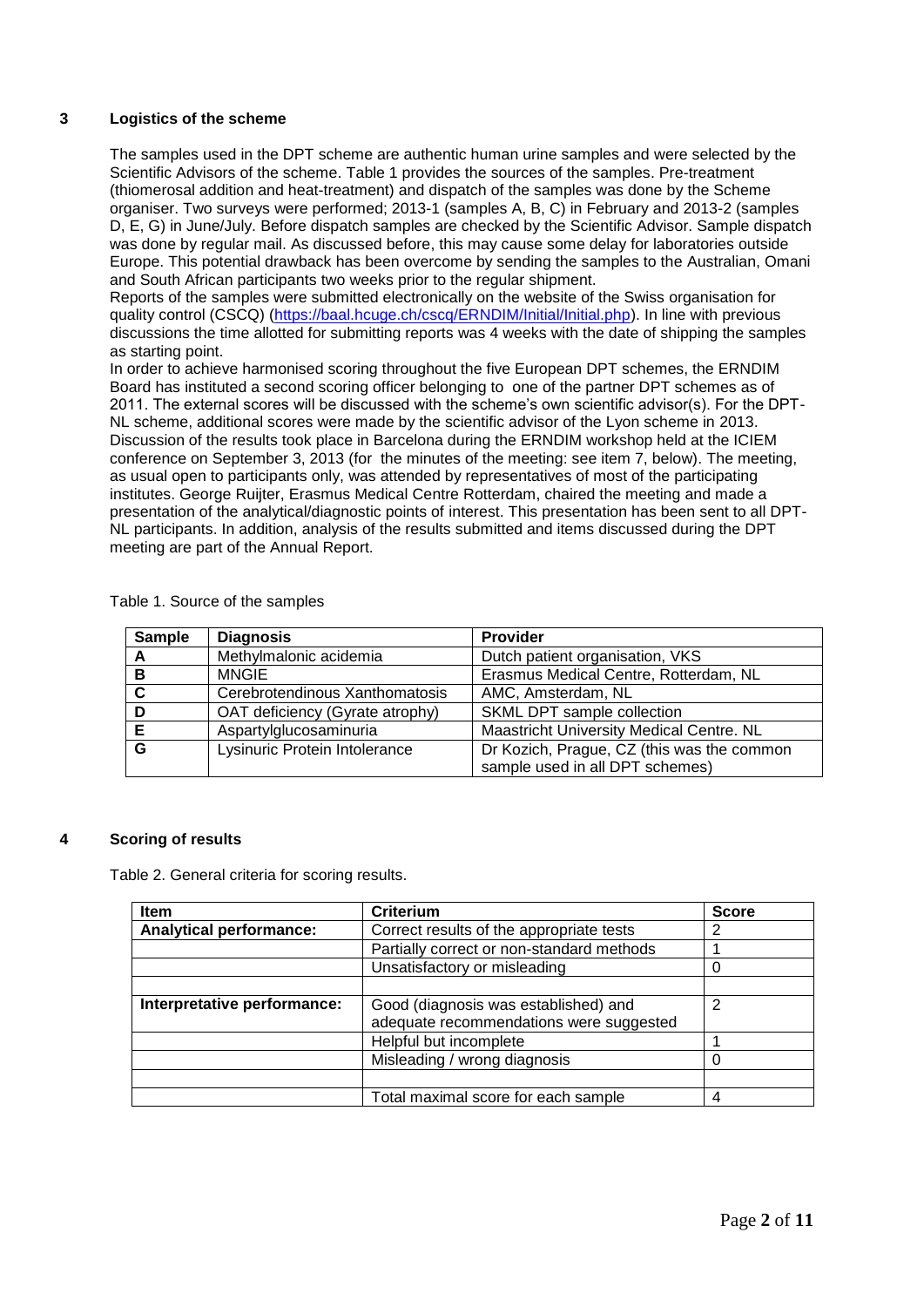| <b>Sample</b> | Analytical                                                         | points         | Interpretation                   | points |
|---------------|--------------------------------------------------------------------|----------------|----------------------------------|--------|
| A             | Elevated mma                                                       | 2              | <b>MMA</b>                       | 2      |
| в             | Elevated thymidine and/or deoxyuridine (and<br>thymine, uracil)    | 2              | <b>MNGIE</b>                     | 2      |
|               | Elevated thymine and/or uracil                                     | 1              | Mitochondriopathy                |        |
| D             | Elevated ornithine                                                 | 2              | Gyrate atrophy/OAT<br>deficiency | 2      |
| Е             | Elevated aspartylglucosamine and/or AGU<br>oligosaccharide pattern | $\overline{2}$ | Aspartylglucosaminuria           | 2      |
|               | Abnormal oligosaccharide pattern                                   | 1              |                                  |        |
| G             | Elevated lys, arg, orn                                             | 1              | LPI                              | 2      |
|               | Elevated orotic acid                                               | 1              |                                  |        |

Table 3. Specific criteria for scoring results of the 2013 samples.

From 2013 onwards the scoring principle has changed. In the past, one extra point could be obtained by identifying the correct additional lab test to confirm the diagnosis e.g. enzyme testing or molecular analysis. This advice is now incorporated in the interpretation part of the report.

The final decision about scoring of the DPT schemes is made in the Scientific Advisory Board. Patient C was affected with cerebrotendinous xanthomatosis (CTX), a treatable inherited condition resulting from a defect in bile acid synthesis. Its diagnosis in urine requires the analysis of bile alcohols by (tandem) mass spectrometry. Although many of the participating labs have access to this analytical technique, only a disappointingly small number of labs made the correct diagnosis. It was therefore decided by the SAB to remove this sample from the scoring table. Accordingly, the maximum score for 2013 was set at 20 points. In accordance with a previous decision by the board, participants who failed to achieve satisfactory performance were those who scored less than 12 points out of the maximum of 20 in this year.

Scores have been sent to individual participants by email.

ERNDIM provides a single certificate for all its schemes with details of participation and performance. Two Performance Support letters will be send for the 2013 surveys. None were sent in 2012.

Starting with the 2014 schemes the concept of 'critical error' will be introduced to the assessment of the DPT schemes (see item 6, Preview of the 2014 scheme).

#### **5 Results of individual samples**

Table 4. Performance on the 6 samples.

| <b>Sample</b> | <b>Diagnosis</b>                | No. of<br>reports | Proficiency (%) |                |              |
|---------------|---------------------------------|-------------------|-----------------|----------------|--------------|
|               |                                 |                   | analytical      | interpretation | <b>TOTAL</b> |
|               | Methylmalonic acidemia          | 19                | 95              | 97             | 96           |
| в             | <b>MNGIE</b>                    | 19                | 61              | 66             | 63           |
| C             | Cerebrotendinous Xanthomatosis  | 19                | 32              | 39             | 36           |
| D             | OAT deficiency (Gyrate atrophy) | 19                | 92              | 92             | 92           |
| Е             | Aspartylglucosaminuria          | 19                | 87              | 79             | 83           |
| G             | Lysinuric Protein Intolerance   | 18                | 87              | 92             | 89           |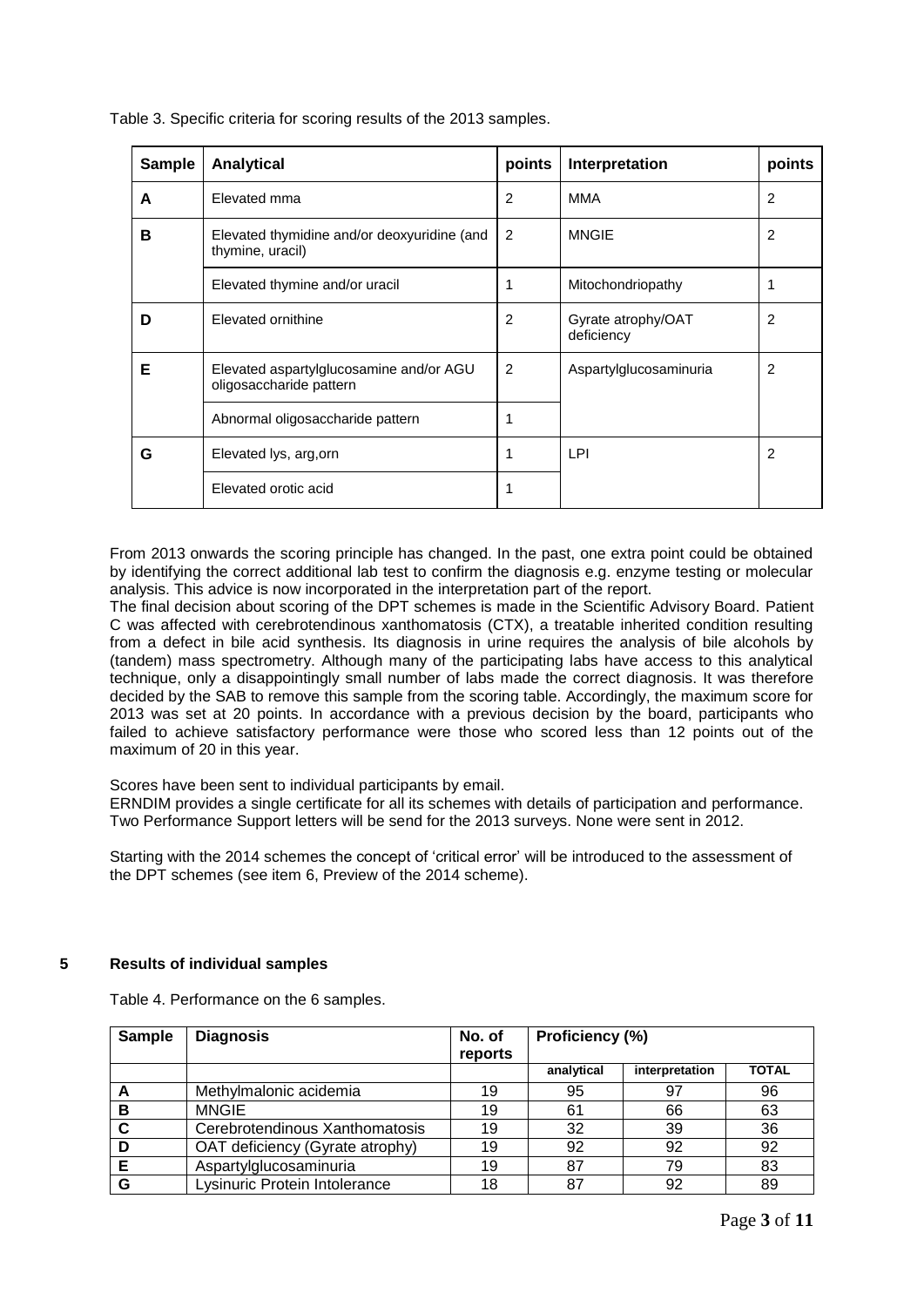Table 5. Distribution of final scores; for each sample the number of participants with score 0/1/2/3/4 points is given.

| <b>Sample</b> | 0 points |  |  |
|---------------|----------|--|--|
|               |          |  |  |
| в             |          |  |  |
|               |          |  |  |
|               |          |  |  |
|               |          |  |  |

Eight out of the 19 participating labs had the maximal score of 20 points.

The total number of reports was 94 out of the 95 which were expected on the basis of the number of registered participants. For all samples, 73 out of 94 reports (78%) were correct. This result is identical to the overall performance in 2012

### **Sample 2013-1A: Methylmalonic aciduria.**

Clinical description: This male patient was diagnosed at the age of 3 days following referral for feeding difficulties and Kussmaul breathing. The sample was taken at the age of 9 years.

This was a straightforward sample that was correctly identified by 18 of the 19 participants. The median MMA concentration in this sample was 3592 mmol/mol creatinine (n=15; range 630-4800). Methylcitric acid was quantified by 8 labs. The median value was 40 mmol/mol (range 11-241). A commercial methylcitrate standard is available at CDN Isotopes.

Most labs reported normal amino acid concentrations, Glycine was normal in this sample. Homocyst(e)ine was reported by 5 labs; all found a normal level. Homocyst(e)ine should be measured and specifically reported when mma is elevated.

The following conclusions were reported: 3 x mma, 15 x mma/cbl(AB). The following specifications were reported: 4 x cblCDF possible, 2 x cblCDF unlikely.

Analysis of acylcarnitines (Fig. 1) may provide additional information when moderate elevations of mma are observed, e.g. to distinguish B12 deficiency (mainly C3 increased) from SUCL defects (predominantly C4DC).

Further investigations reported were: plasma homocysteine (13), mutase activity (14), complementation analysis (11) and B12 status (6).

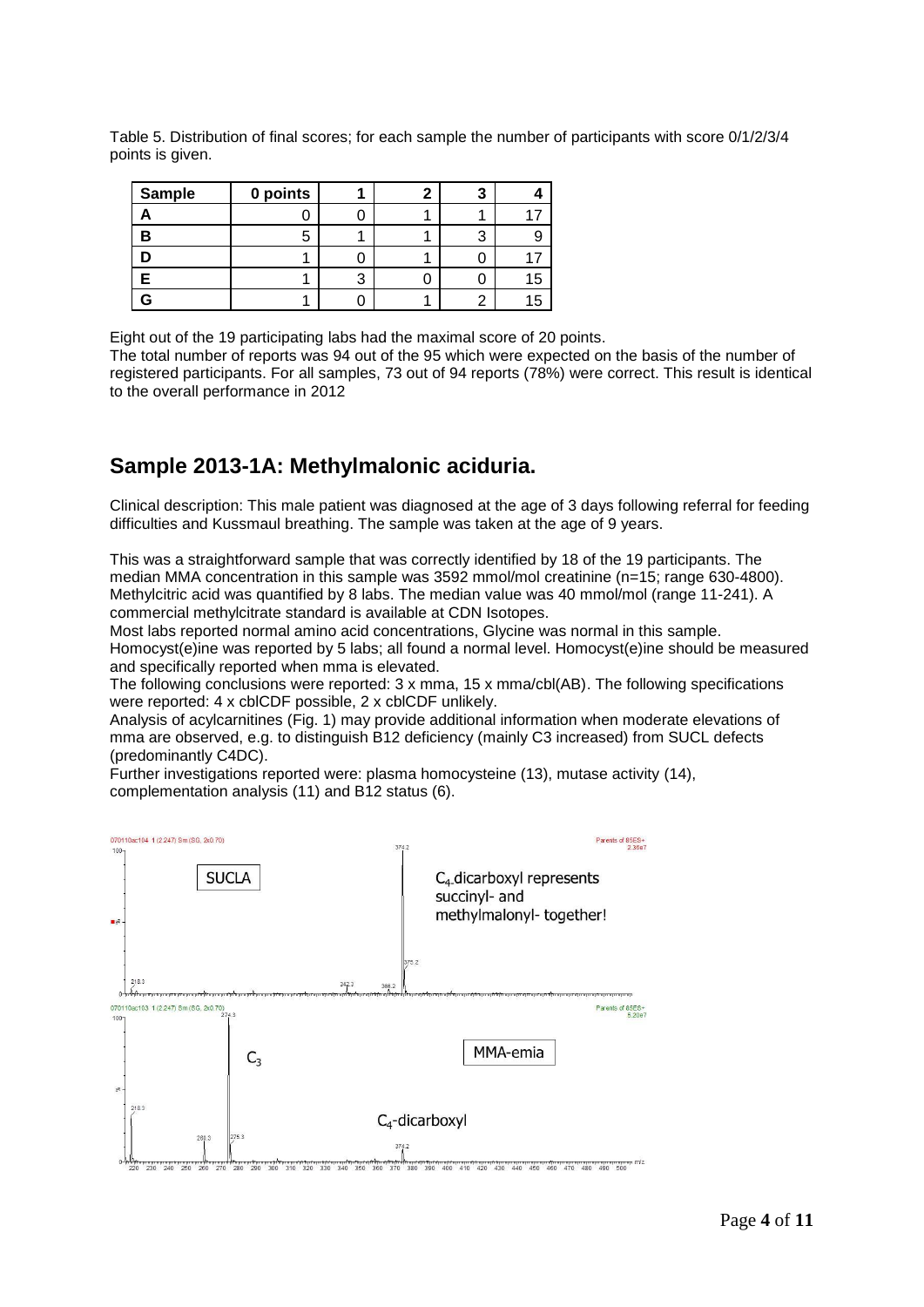### Fig. 1. Acylcarnitine analysis of MMA and SUCLA urine samples **Sample 2013-1B: Mitochondrial NeuroGastroIntestinal Encephalopathy (MNGIE) due to thymidine phosphorylase deficiency.**

Clinical description: A 14 year-old female with psychomotor retardation, myopathy and severe cachexia (weight 26 kg). MRI revealed leukodystrophy.

Twelve participants reported MNGIE (63 %; reliability 1-3), 2 mitochondriopathy, 3 labs 3-OHisobutyric aciduria and 2 'no diagnosis'.

Ten labs reported elevated thymidine and/or deoxyuridine. Median concentrations were 23 mmol/mol (range 21-25) for thymidine and 55 mmol/mol (range 53-60) for deoxyuridine. The ranges of results reported for these two metabolites are very small and dr Jörgen Bierau (Scientific Advisor of the quantitative Purine-Pyrimidine scheme) commented that this consistent with substantially improved performance in the PuPy scheme. Three labs only reported thymine and/or uracil. These latter metabolites are not specific for MNGIE and may indicate defects in pyrimidine degradation, i.e. Dihydropyriminidase or Dihydropyrimidine DH. The source of uracil and thymine, products of the Thymidine Phosphorylase reaction, is not completely clear. Probably Uridine Phosphorylase acts on thymidine/deoxyuridine at high concentrations. Also spontaneous or bacterial degradation of the accumulating metabolites may contribute.

Many labs reported increased levels of various organic acids: in particular lactate, 3OHisobutyric acid and various krebs cycle intermediates (see Table 6). These abnormalities are secondary to mitochondrial failure (see Bennett et al 1993 JIMD 16:560-562).

In this patients various other abnormalities are secondary to TP deficiency: low creatinine due to cachexia and glucosuria, hyperaminoaciduria due to tubulopathy.

The following advices for further investigations were given: thymidine phosphorylase enzyme analysis (10), TYMP mutations (9), lactate (pyruvate) in blood (3), thymidine/ dUridine in plasma (2), muscle biopsy (mtDNA, ETC activity assays) (4) and CSF lactate (1).

The clinical description of this patients was very suggestive for MNGIE syndrome and analysis of pyrimidines should be performed in such a case.

| Centre | lactic     | 3-OH-<br>isobutyric | 3-OH-butyric             | malic | Fumaric | succinic | 3HIVA |                                                    |
|--------|------------|---------------------|--------------------------|-------|---------|----------|-------|----------------------------------------------------|
|        | 773        | 89                  | 80                       | 67    | 29      |          |       |                                                    |
|        | $\sqrt{2}$ | $\overline{A}$      | $\overline{\phantom{a}}$ |       |         |          |       |                                                    |
|        | 462        |                     |                          |       |         |          |       |                                                    |
|        | 1360       |                     |                          |       |         |          |       |                                                    |
|        |            |                     |                          |       |         |          |       | thymine                                            |
|        | 808        |                     | 382                      | 67    | 64      |          |       |                                                    |
|        |            |                     |                          |       |         |          |       | Uracil, thymine                                    |
|        | 1200       | 260                 |                          |       |         | 62       | 260   | Thymine, 2HIVA                                     |
|        | 1606       | 394                 | 166                      |       | 44      | 111      | 101   | Thymine, citric                                    |
|        |            |                     |                          |       |         |          |       | MMA, 3OHpropionic                                  |
|        | 1700       | 135                 | 88                       | 34    |         |          |       |                                                    |
|        | 747        | 155                 |                          | 14    | 16      |          |       | Uracil, thymine                                    |
|        | 750        |                     | 120                      |       | 21      |          |       | 2HIVA, 2OHbutyric                                  |
|        |            |                     |                          |       |         |          |       | 3OHpropionic                                       |
|        | 1061       |                     |                          |       |         |          |       |                                                    |
|        |            |                     |                          |       |         |          |       | 2HIVA, 3OHpropionic,<br>aconitic, ethylhydracrylic |
|        |            |                     |                          |       | 13.6    |          |       |                                                    |
|        | 461        | 274                 |                          |       |         |          |       | 30Hpropionic, 20Hbutyric                           |

Table 6. Organic acid results reported for sample B (MNGIE).

## **Sample 2013-1C: Cerebrotendinous Xanthomatosis (CTX)**

Clinical description: The female patient was referred to the department of internal medicine at the age of 21 for evaluation of chronic fatigue, juvenile cataract, and slight mental retardation. She was unable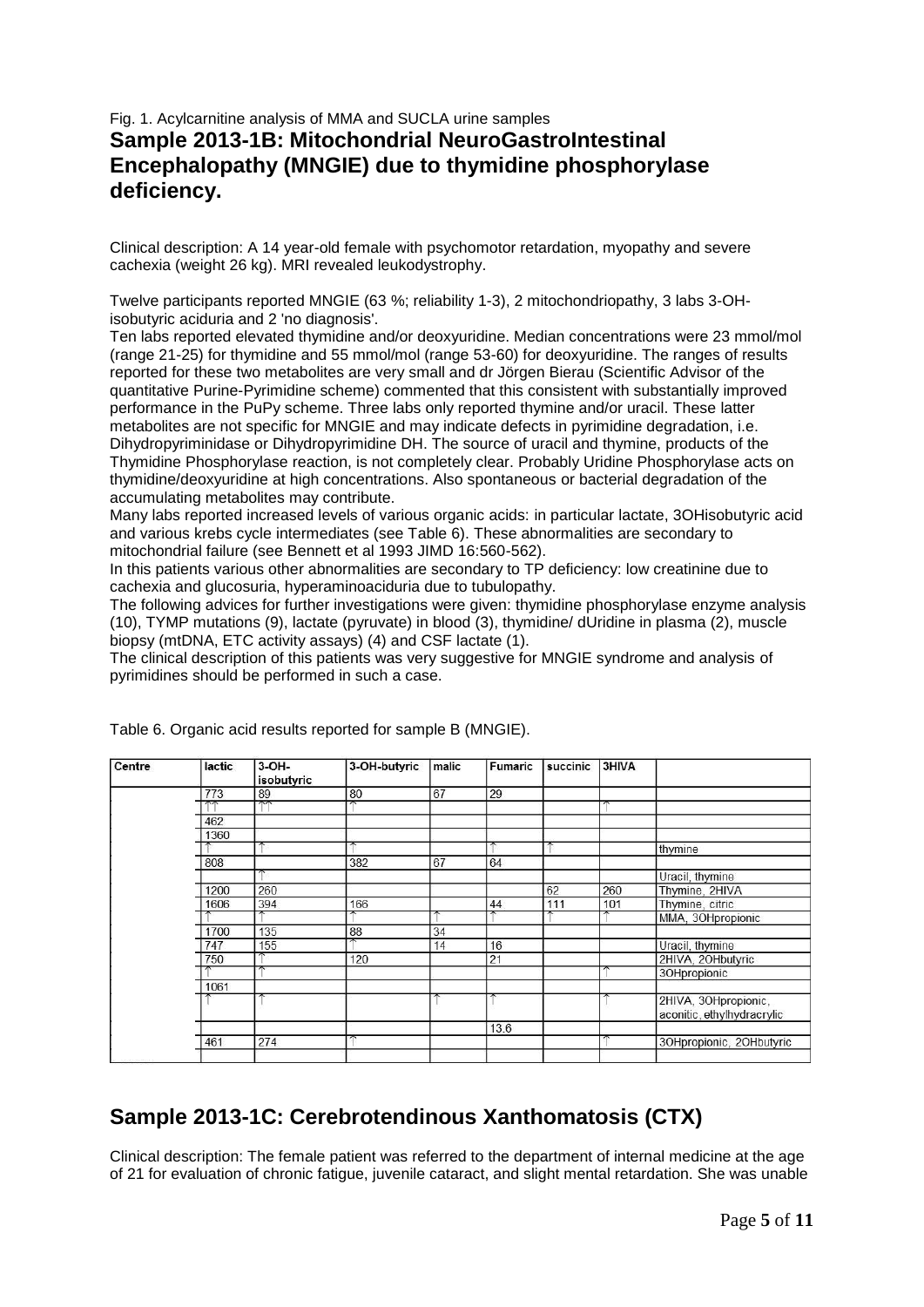to complete an exercise test. The parents were not consanguineous; they both had a low educational level.

Cataract may result from a number of diffierent IEM. The DD includes RCDP, CTX, Lowe syndrome, defects in galactose metabolism, mevalonic aciduria and mitochondrial defects. Bile acids and bile alcohols in urine are diagnostic for defects in bile acid synthesis, such as CTX. Bile acid MS profiles are depicted in Fig. 2.



Fig. 2. Bile acid MS profiles of various bile acid biosynthesis defects (from Defects in bile acid biosynthesis--diagnosis and treatment. Setchell KD, Heubi JE.2006 J Pediatr Gastroenterol Nutr. 2006 43 Suppl 1:S17-22).



Fig. 3. Typical MS profile of a CTX urine.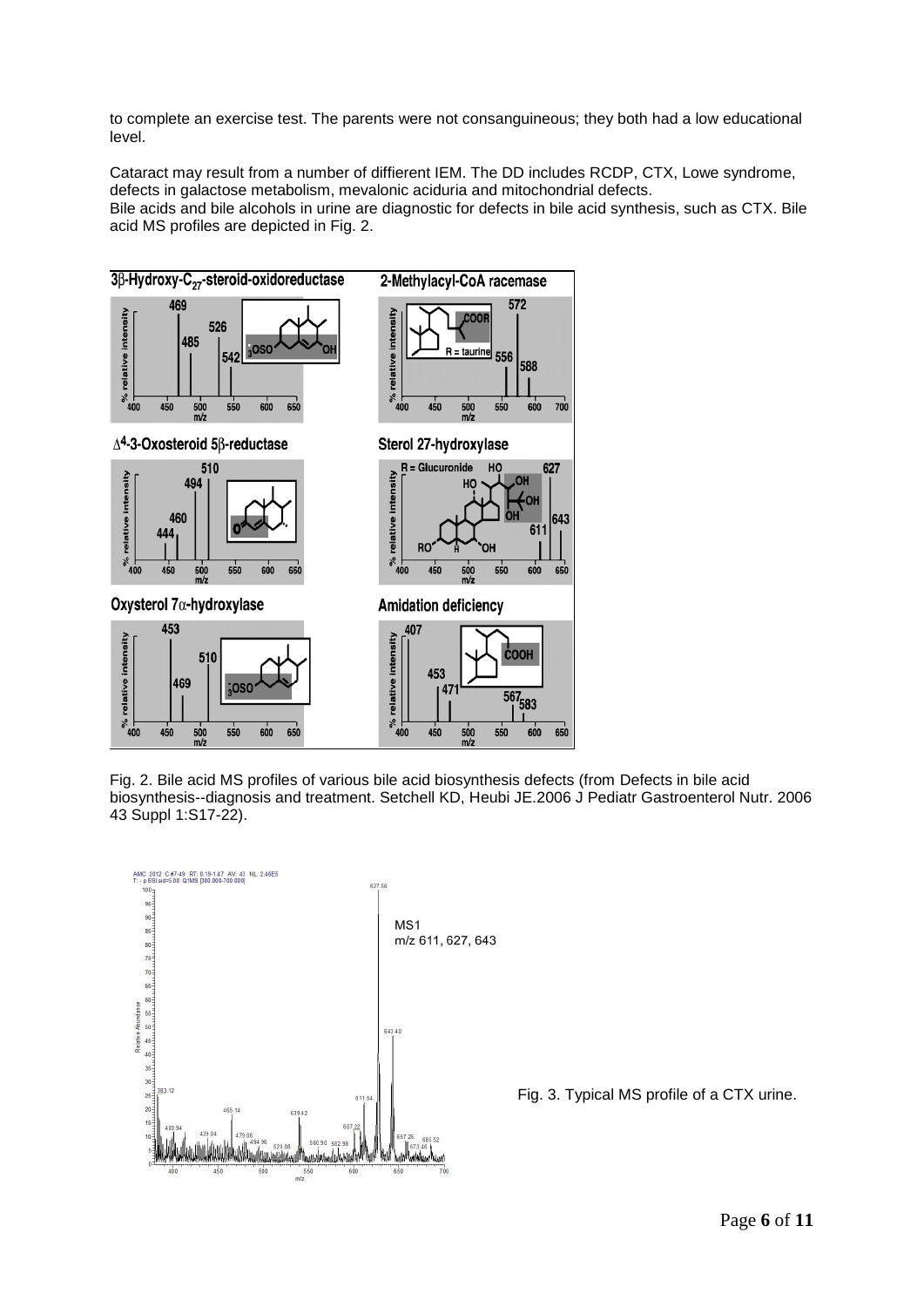Seven labs reported elevated C27 bile alcohols (in particular cholestane pentol glucuronide) and concluded CTX. A typical urine MS profile of a CTX patient is depicted in Fig. 3.

Further investigations reported included determination of cholestanol in plasma and CYP27A1 mutation analysis.

CTX is a treatable disease (suppletion of chenodeoxycholic acid: Chenofalc/Xenbilox) and should be diagnosed by a Biochemical Genetics laboratory..

The proficiency of sample C was low and the SA Board decided this sample would be an educational one (scores of this sample are not included in the total scores and are not considered for performance assessment).

## **Patient 2013-2D: Gyrate atrophy (Ornithine aminotransferase deficiency)**

Clinical description: This patient is a 10 year old male suffering from progressive visual loss.

Elevated ornithine was reported by 18 labs and all these participants came to the correct conclusion.

High ornithine in urine may indicate the following IEM:

| <b>OAT</b>     | aminopiperidon also elevated (all other amino acids normal) |
|----------------|-------------------------------------------------------------|
| LPI.           | lys, arg (and sometimes cystine) also elevated              |
| Cystinuria     | cystine, lys, arg also elevated                             |
| HHH syndrome   | homocitrulline also elevated                                |
| Hyperlysinemia | lys (and saccharopine) also elevated                        |

Aminopiperidon is a cyclic derivative of ornithine. Detection may depend on the analytical system used. Using Biochrom amino acid analysers it elutes close to 3-methyl-histidine/anserine (Fig 4). The ratio to ornithine is approximately 1/3.

Further investigations reported were: plasma amino acids (9), OAT enzyme activity/mutations(16) and plasma creatine (1).



Fig. 4. Amino acid analysis pattern of an OAT urine sample using a Biochrom 30.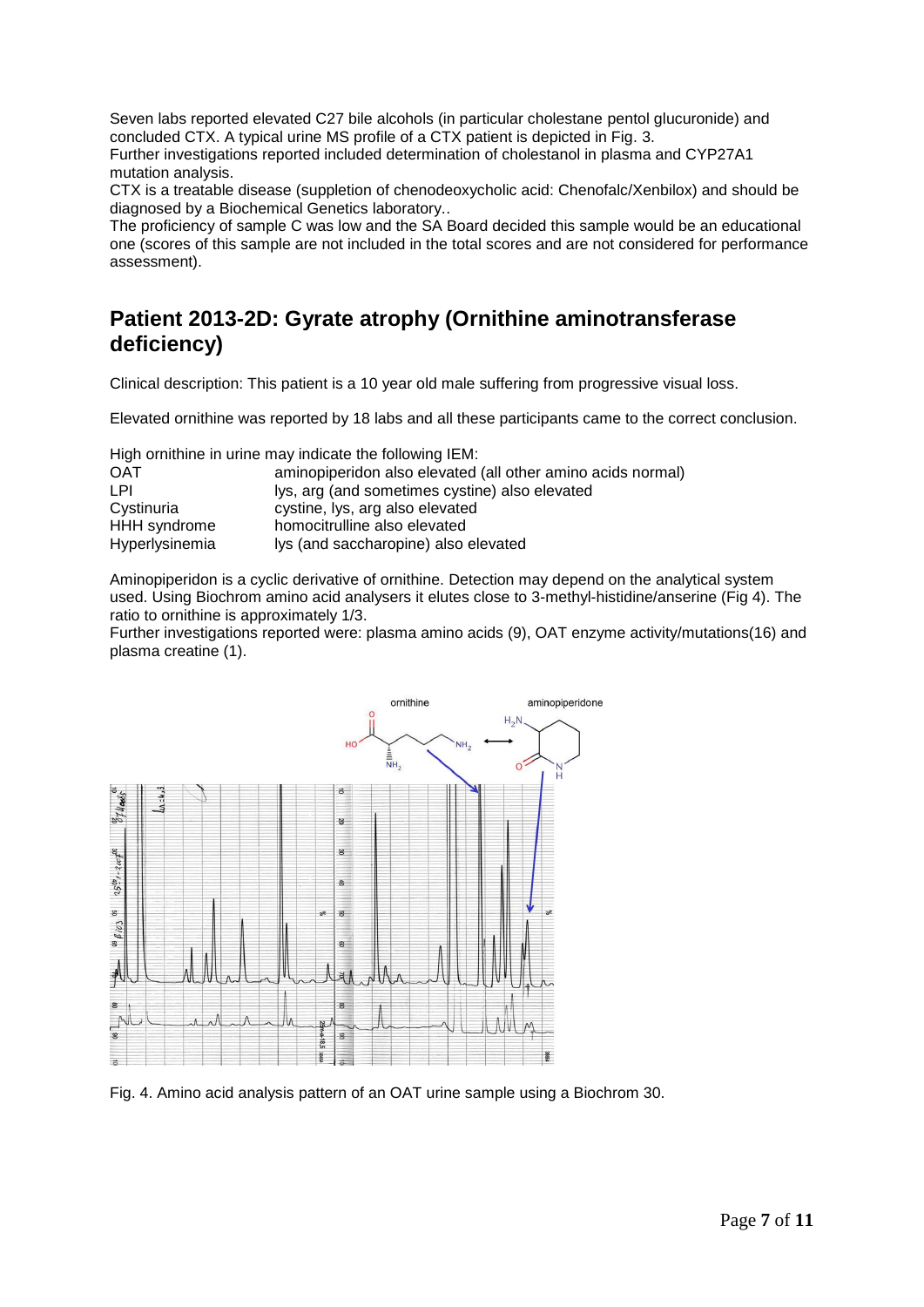### **Sample 2013-2E: Aspartylglucosaminuria**

Clinical description: A slightly dysmorphic 6 year old male with mental retardation, motor retardation and hypotonia.

Twelve labs reported elevated aspartylglucosamine in amino acid analysis. Two participants quantified this metabolite: 257 and 265 mmol/mol. Aspartylglucosamine elutes just before urea in traditional amino acid analysers (Fig. 5). One participant commented that it co-eluted with S-Sulfocysteine in UPLC using C18 chromatography.



Fig. 5. Biochrom 30 analysis of an Aspartylglucosaminuria urine sample showing the presence of aspartylglucosamine.

Seventeen labs performed oligosaccharide analysis and all concluded that the profile was abnormal: 15 labs concluded aspartylglucosaminuria, 2 sialidosis/galactosialidosis. Other diagnoses reported were MPS III/sulphite oxidase/MoCo deficiency (1) and Lowe syndrome (1). An oligosaccharide TLC pattern of this urine is shown in Fig. 5 (kindly provided by dr Kluijtmans and dr Huigen, Radboud University Medical Centre, Nijmegen).

The following advices were given for further investigations: aspartylglucosaminidase enzyme test in leukocytes/fibroblasts (13) and AGA mutation analysis (12)

## **Sample 2013-2G: Lysinuric Protein Intolerance (LPI)**

Clinical description: A 4 year old boy with splenomegaly (known since 6 months of life), failure to thrive and a special eating behavior. The sample was collected at the age of 17 years during a routine checkup while receiving specific treatment.

Sample G was the common sample and was provided by DPT Czech Republic. Results were discussed by dr Victor Kozich during the ERNDIM Workshop in Barcelona on September 3, 2013. The presentation is available at the ERNDIM.ORG website.

The common sample was from a patient suffering from Lysinuric Protein Intolerance.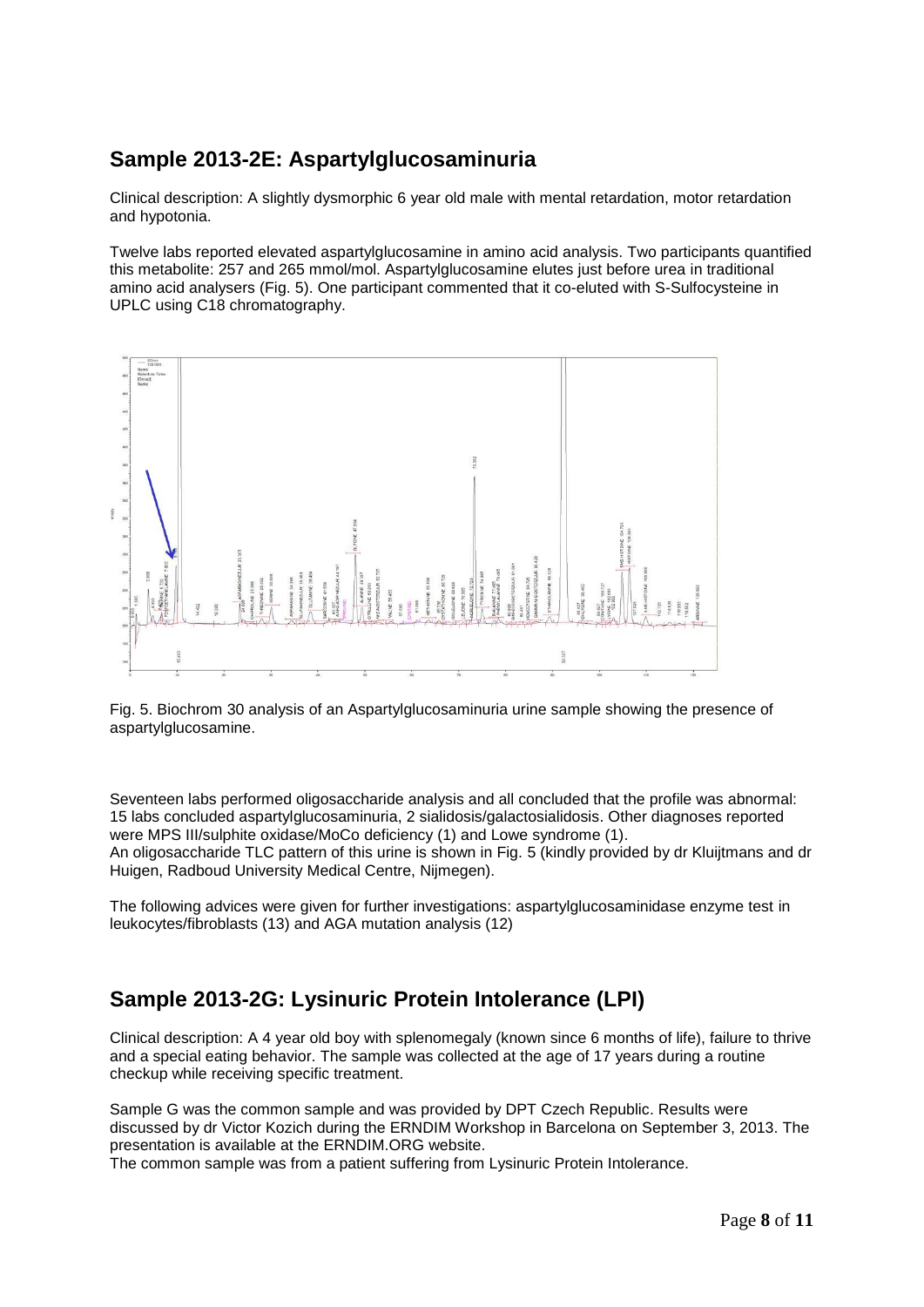| A ninhydrin                 |          |               | <b>B</b> Orcinol       |          |
|-----------------------------|----------|---------------|------------------------|----------|
|                             |          |               |                        |          |
|                             |          |               |                        |          |
|                             |          |               |                        |          |
| 5                           |          |               |                        |          |
| 4                           |          | 4             |                        |          |
|                             |          | $\frac{3}{2}$ |                        |          |
|                             |          |               |                        |          |
|                             |          |               |                        |          |
| controle                    | patient  |               | patient                | controle |
| <b>STAINING:</b>            |          |               | a.Ninhydrine b.Orcinol |          |
| 5. GlcNAc-Asn               | positive |               |                        |          |
| 4. (GalGlcNAc)-Asn positive |          |               | positive               |          |
| 3. abnormale band           |          |               | positive               |          |
| 2. abnormale band           |          |               | positive               |          |
| 1. abnormale band           |          |               | positive               |          |

Fig. 6. Oligosaccharide TLC patterns of aspartylglucosaminuria urine with A: ninhydrin staining and B: orcinol staining (kindly provided by dr Kluijtmans and dr Huigen, Radboud University Medical Centre, Nijmegen).

### **6 Preview of the 2014 scheme**

The format of the DPT scheme in 2014 will be identical to previous years. The logistics of the scheme will change, however. In order to achieve European harmonization, all samples will be shipped from a central point, i.e. the CSCQ headquarters in Geneva. For the same reason all six samples will be dispatched in one shipment and participants will be asked to analyse the samples in two pairs of three. For reporting, the CSCQ website will only be open in the corresponding time slots, which will be 3 weeks.

Results will be discussed during the ERNDIM workshop just before the SSIEM symposium, which will be in Innsbruck, Austria in 2014.

Starting with the 2014 schemes the concept of 'critical error' will be introduced to the assessment of the DPT schemes. A critical error is an error that would be unacceptable to the majority of labs and would have a serious adverse effect on patient management. The introduction of critical error is on the advice of the Genetic Services Quality Committee (GSQC) of the European Society of Human Genetics (ESHG), which wants to see harmonisation across all European genetic EQA providers. A confirmed critical error will mean automatic classification as a poor performer. The final scoring of all qualitative schemes will be discussed at the Spring meeting of the Scientific Advisory Board (SAB) and all proposed critical errors will need to be ratified by the SAB before being confirmed.

In order to explain the concept of critical error, a short description of possible critical errors in the 2013 samples is described below (reminder: critical error will not be applied for the 2013 samples). Please note that criteria to establish critical error are context-dependent and hence criteria used for a particular sample in one survey may be different compared to a similar sample used in another survey.

| Sample 2013-1A Failure to detect elevated mma in organic acid analysis and any diagnosis other<br>than MMA would be classified as a critical error.                                    |
|----------------------------------------------------------------------------------------------------------------------------------------------------------------------------------------|
| Sample 2013-1B The relatively low proficiency of this sample shows that MNGIE is not a<br>straightforward diagnosis to establish. Critical error is not applicable for this<br>sample. |
| Sample 2013-1C Educational sample (CTX); no critical error.                                                                                                                            |

Page **9** of **11**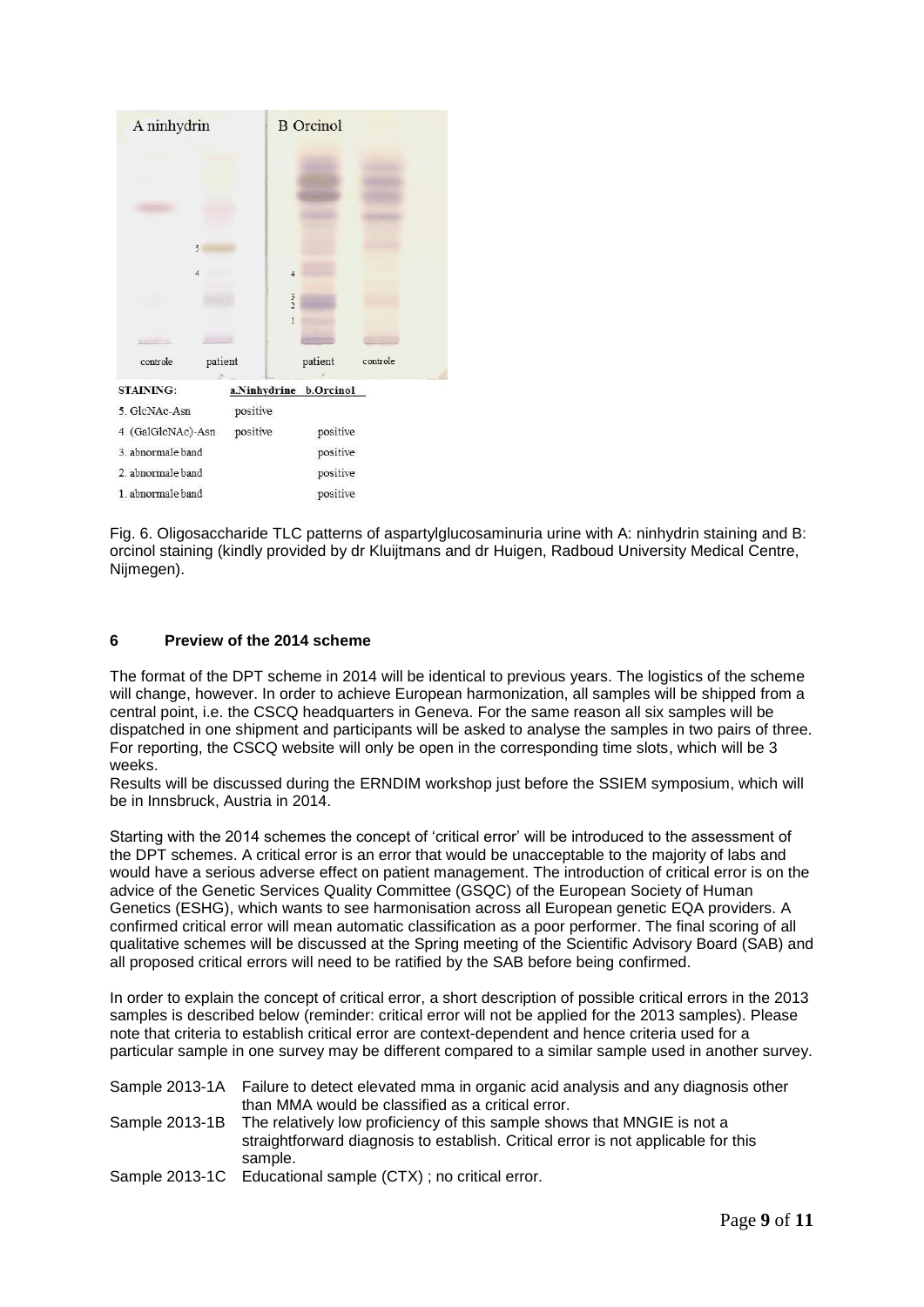Sample 2013-2D Failure to detect elevated ornithine in amino acid analysis and failure to conclude OAT deficiency (gyrate atrophy) would be classified as a critical error. Sample 2013-2E Aspartylglucosaminuria is currently not subject to critical errors.

Sample 2013-2G Failure to detect both orotic acid and elevations of lys, arg, orn would be classified as a critical error. Also failure to establish the diagnosis LPI on the basis of (partially) abnormal analytical findings is a critical error.

### **7 Minutes of the ERNDIM DPT NL 2013 discussion**

Barcelona, September 3, 2013, 8.30-10.30

Attendants: M Dercksen (Potchefstroom), J Bierau (Maastricht), I Körver-Keularts (Maastricht), L Greed (Perth), J Dewulf (Brussels), M Wamelink (Amsterdam), P Burda (Zurich), J Sass (Zurich), W Onkenhout (Leiden), M de Sain (Utrecht), B Prinsen (Utrecht), L Kluijtmans (Nijmegen), U Engelke (Nijmegen). B Jacobs (Tilburg), F Boemer (Liege).

1. Minutes of the meeting in Birmingham on September 4, 2012 were approved

### 2. News from ERNDIM

• SSIEM Academy 2014 will take place on April 1-2 in Paris. The topics will be Lysosomal, peroxisomal and purine/pyrimidine disorders.

• In collaboration with SKML, ERNDIM has developed a oligosaccharide kit: a collection of positive urine samples. The kit is available through SKML. Samples of patients with alpha-fucosidosis and beta-mannosidosis are still lacking. Participants are kindly requested to send in urine samples (50 ml minimum) of these patients.

### 3. Website reporting

• Website reporting has been used successfully in 2013, although some problems recur, such as premature closure of the site.

• Comments and suggestions can be sent to George Ruijter or Xavier Albe (CSCQ, Xavier.Albe@hcuge.ch). A manual of the website will be provided by X. Albe on request.

4. Planning and organization of DPT Netherlands in 2014

• Organization of DPT NL will be done by CSCQ in 2014. All six samples will be shipped in one package. The moment of shipment depends on availability of the common sample and may be later than the usual start (early February) of survey 1. Starting and closing dates of the 2 surveys will be communicated by email. At the starting date of a survey the website will be opened to retrieve the clinical information and to submit results.

### 5. Any other business

• Unfortunately a sample mix-up has occurred in DPT NL survey 2013-2. Instead of the common sample provided by DPT CZ (Victor Kozich) another sample has been circulated. The mistake has occurred in the scheme organizer's lab (MCA lab, Winterswijk) and could be tracked to misunderstandings between Scheme Organizer and Scientific Advisor. We are taking this matter very seriously and sincerely apologize. The required corrective action has been carried out: the correct sample has been sent to the participants. Measures to prevent this in the future have been developed. A summary of the results reported for the 'erroneous' sample (F) has been circulated.